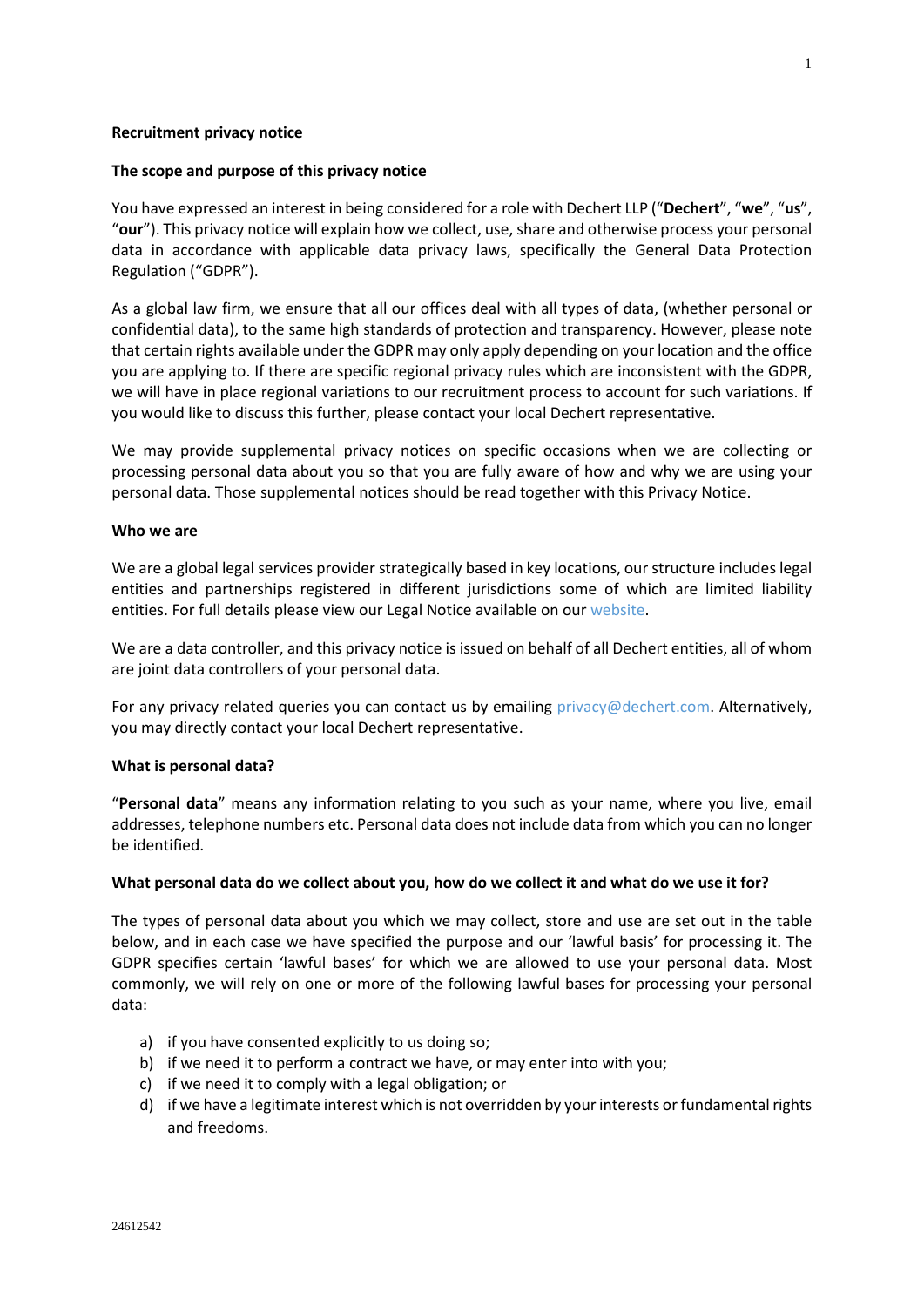**Category of personal data Examples Purpose Lawful basis for processing Legitimate interest (where applicable)** Contact details | Name, address, email address and telephone number, and photograph if provided For administration purposes during the recruitment process Legitimate interests To take steps prior to entering and to enter into a contract with job applicants To make contact with job applicants during recruitment process Application related documents provided by candidates Application form, CV and cover letter, photograph, deal sheet, GPA transcripts, education certificates and writing sample To assess job applicants Legitimate interests  $\Box$  To make recruitment decisions and maintain standards of integrity and excellence in our workforce Application documents generated by the Company Test results, feedback and notes from interviews or other selection processes To make recruitment decisions Legitimate interests  $\vert$  To make and justify recruitment decisions and maintain standards of integrity and excellence in our workforce Details about current remuneration Current level of salary and benefit entitlements To make decisions about the financial package on offer Legitimate interests  $\vert$  To ensure appropriate and attractive financial packages are offered to job applicants

Please note, this table sets out examples of personal data we may collect, however, in practice we may not collect all of these examples but only selected examples depending on your jurisdiction.

# **Special categories of personal data**

The GDPR specifies some categories of personal data as being more sensitive and as such requires a higher level of protection. This is personal data which reveals or contains:

- racial or ethnic origin
- political opinions
- religious and philosophical beliefs
- trade union membership
- genetic data
- biometric data
- health data
- sex life or sexual orientation

Where we decide to process any special categories of personal data we will only do so where we have a lawful basis for doing so, and primarily because it is necessary:

• for the purposes of carrying out our obligations and exercising specific rights in the field of employment/labor law; and/or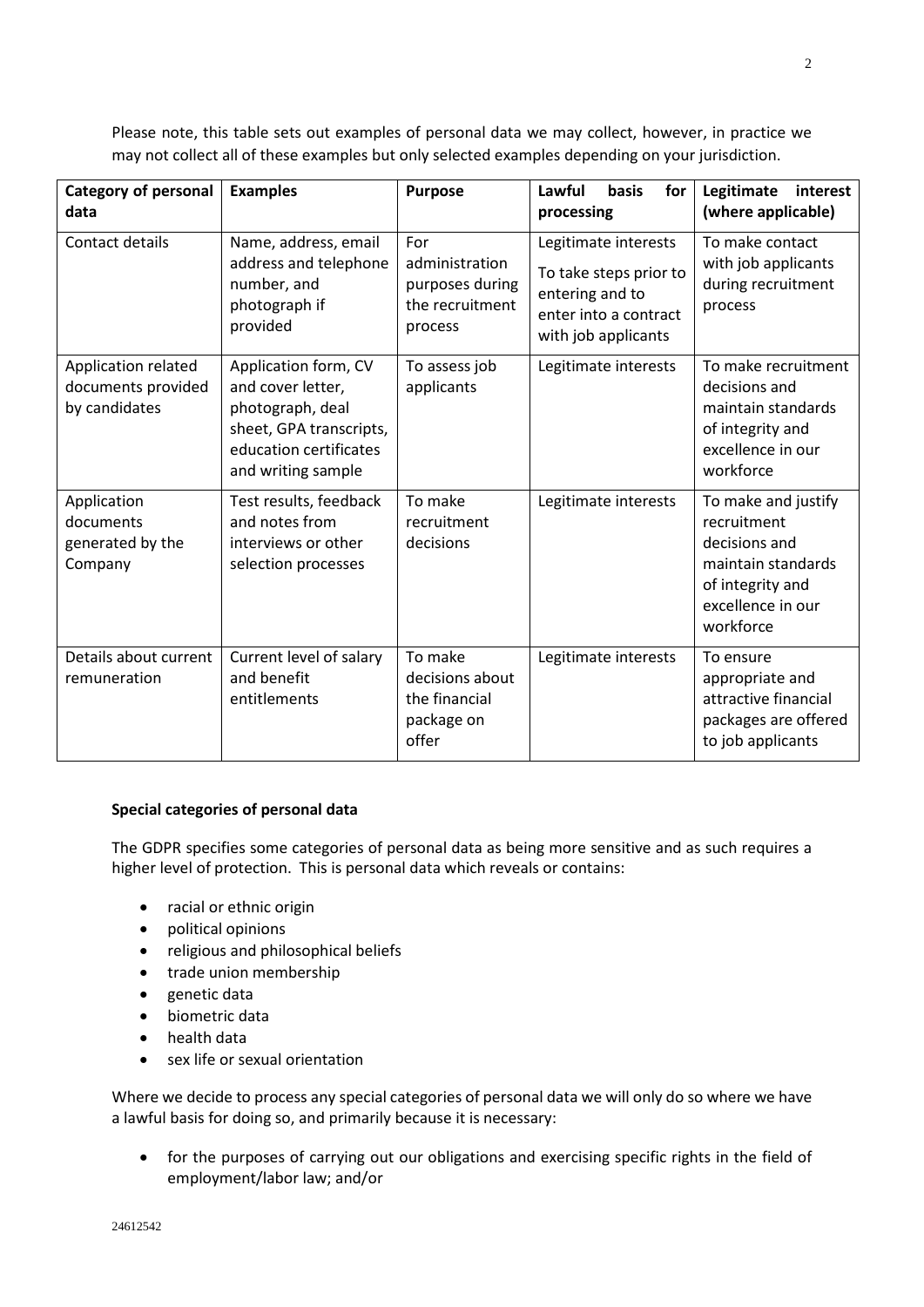• for the assessment of your working capacity.

In limited circumstances we may be required to process special category data from job applicants to respond to and defend legal claims.

The special categories of data about you which we may collect, store and use, are set out in the table below and in each case we have specified the purpose and our 'lawful basis' for processing it.

Please note, this table sets out examples of special categories of personal data we may collect, however, in practice we may not collect all of these examples but only selected examples depending on your jurisdiction.

| <b>Category of special</b><br>categories of personal<br>data                | <b>Examples</b>                                                                         | <b>Purpose</b>                                                    | Lawful basis for<br>processing                                                  |
|-----------------------------------------------------------------------------|-----------------------------------------------------------------------------------------|-------------------------------------------------------------------|---------------------------------------------------------------------------------|
| Medical/health<br>information provided<br>as part of application<br>process | Details relating to<br>any disability                                                   | To make<br>reasonable<br>adjustments                              | Compliance with legal<br>obligations and<br>employment/labor law<br>obligations |
| Immigration<br>information                                                  | Passport, driving<br>licence, visa, work<br>permit                                      | To check your right<br>to work in the<br>relevant<br>jurisdiction | Compliance with legal<br>obligations and<br>employment/labor law<br>obligations |
| Information for equal<br>opportunities<br>monitoring                        | Race/ethnicity,<br>sexual orientation,<br>religion/philosophical<br>belief & disability | To allow us to<br>monitor equal<br>opportunities                  | Compliance with legal<br>obligations and<br>employment/labor law<br>obligations |

We do not require you to provide any special categories of personal data other than those outlined in the table above. We recommend that you do not include any additional special categories of personal data in your application (unless requested by us), as it is unlikely to be relevant to the application process.

# **Personal data relating to criminal convictions and offences**

For some roles we are obliged to seek personal data about criminal convictions and offences because it is necessary to carry out obligations and exercise specific rights in relation to employment/labor law and regulatory standards.

# **What if you do not provide the personal data we request?**

It is in your sole discretion to provide personal data to us. If you do not provide us with all or some of the personal data we request, we may not be able to process your application to join us.

#### **Change of purpose**

We will only use your personal data for the purposes for which we collected it (as identified in the tables above), unless we reasonably consider that we need to use it for another reason which is compatible with the original purpose. If we need to use your personal data for an unrelated purpose, you will be notified of the legal basis which allows us to do so.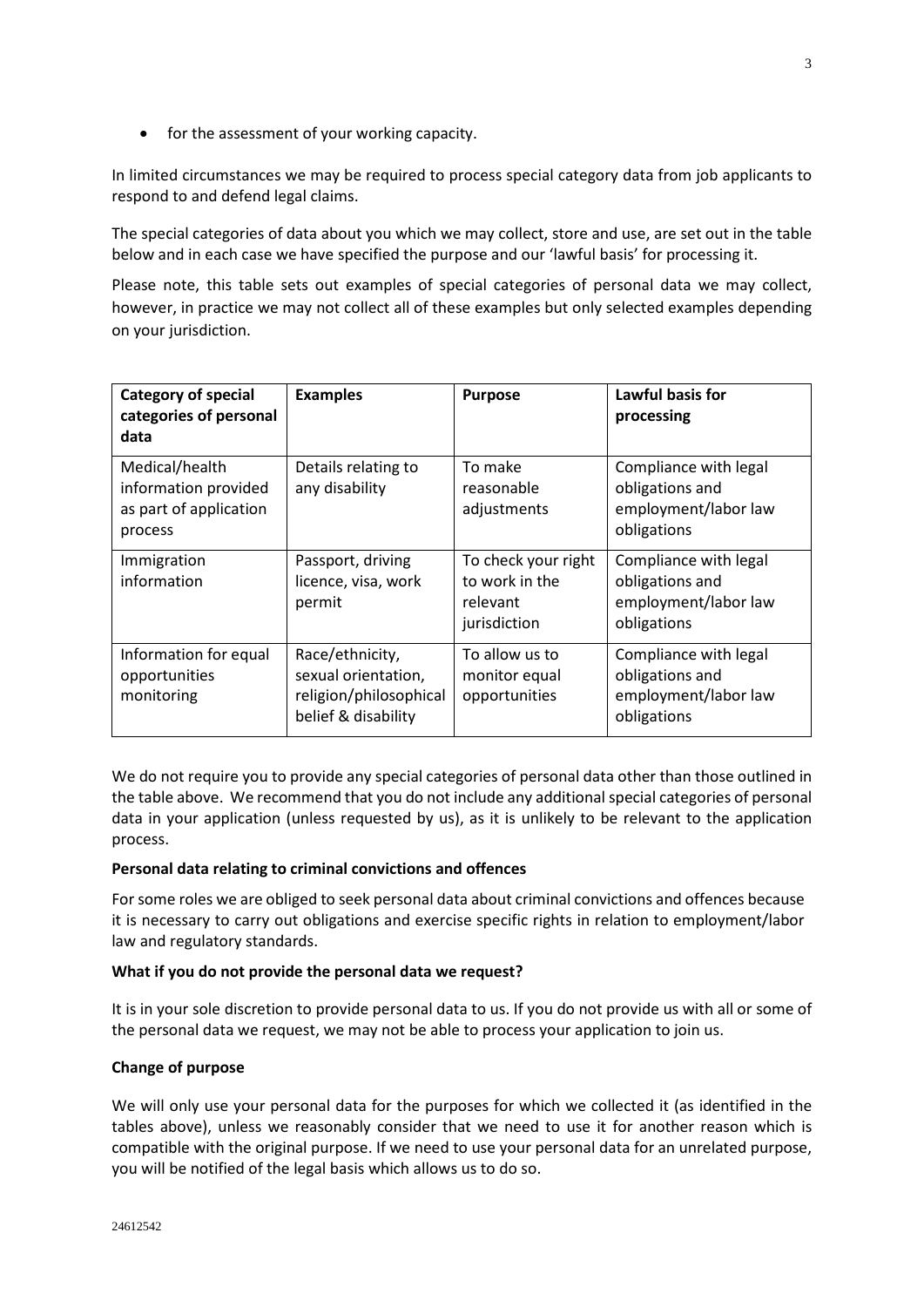## **Collecting personal data about you from third parties**

In addition to the data we collect from you during the recruitment process, we may receive personal data about you from third parties, such as:

- recruitment consultants/search firms;
- public sources including any services accessible on the internet which you are using for professional networking purposes, for example LinkedIn;
- Law schools:
- Regulatory bodies, supervisory authorities; and
- Other third party agencies who we instruct to run background checks.

## **With whom will we share your personal data?**

We will not share your personal data with external third parties, unless your application for employment is successful and we make you an offer of employment. We will at this stage instruct our employment background check providers to contact you directly to facilitate contact with former employers to obtain references for you and where required, to obtain necessary criminal records checks. You will receive further information about this process directly from our employment background check provider. Additionally we may share your personal data with a relevant regulator such as the Solicitors Regulation Authority or otherwise to comply with the law.

#### Transferring personal data from the European Economic Area (EEA)

IF you are a Candidate applying for a role in the EEA We may transfer your personal data from the EEA to a Dechert office outside of the EEA. We will always ensure that there is a legal basis and a relevant safeguard method for such data transfer so that your personal data is treated in a manner that is consistent with, and respects the EU laws and other applicable laws and regulations on data protection. We have put in place EU standard contractual clauses as our safeguard method. If you require further information about this you can request it from [privacy@dechert.com](mailto:privacy@dechert.com).

#### **How long do you keep my personal data?**

If your application for employment is unsuccessful, we will hold your data on file for up to two years after the end of the relevant recruitment process. If you agree to allow us to keep your personal data on file, we will hold your data on file for a further one year for consideration for future employment opportunities. At the end of that period or earlier you may withdraw your consent by notifying us at privacy@dechert.com, your data will be deleted or securely destroyed in accordance with our Records Retention Policy.

If your application for employment is successful, personal data gathered during the recruitment process will be transferred to your personnel file. The periods for which your personal data will be held are explained in our Staff Privacy Notice which will be available to you should you be successful.

In some circumstances we may anonymise your personal data so that it can no longer be associated with you, in which case it is no longer personal data.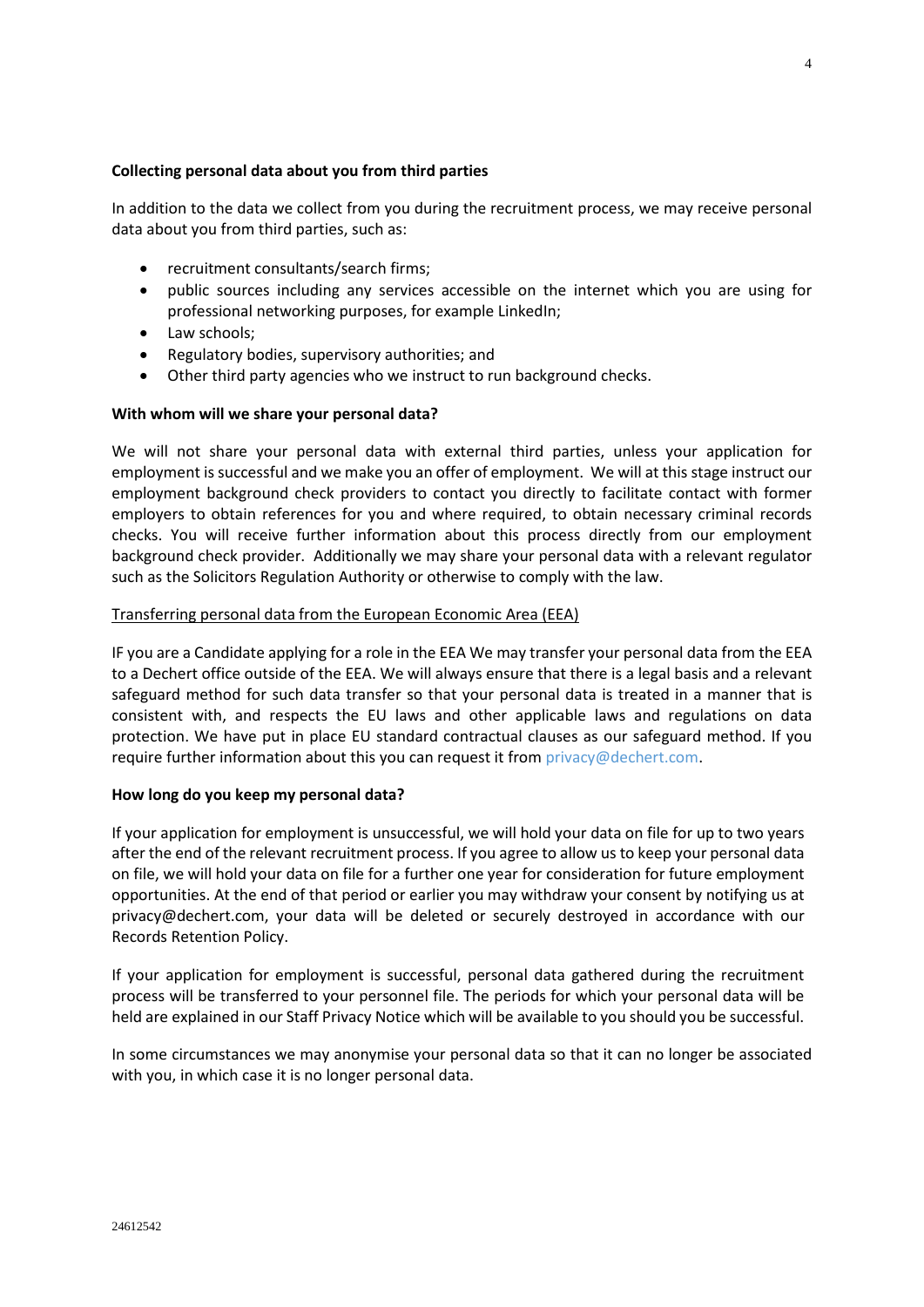**Your rights in relation to your personal data (for candidates applying for roles in, or based in the EEA)**

You have rights as an individual which you can exercise under certain circumstances in relation to your personal data that we hold. These rights are to:

- request **access**to your personal data (commonly known as a "data subject access request") and request certain information in relation to its processing;
- request **rectification** of your personal data;
- request the **erasure** of your personal data;
- request the **restriction** of processing of your personal data;
- **object** to the processing of your personal data.

You also have the right to **receive** your Personal Data in a structured, commonly used and machinereadable format and to have us **transmit** your Personal Data to another controller if:

- you have provided the Personal Data to us; and
- the processing is based on consent pursuant to:
	- o point (a) of Article 6(1)of GDPR; or
	- o point (a) of Article 9(2) of GDPR; or
	- $\circ$  point (b) of Article 6(1) of GDPR and the processing is carried out by us by automated means, subject, to any legal restrictions which may apply.

If you want to exercise one of these rights please contact us at [privacy@dechert.com](mailto:privacy@dechert.com).

# **Complaints**

In the event you have a complaint, please discuss this with your local Dechert representative, or please contact usat [privacy@dechert.com.](mailto:privacy@dechert.com)

For Candidates applying for roles in, or based in the EEA, you also have the right to make a complaint at any time to the Information Commissioner's Office (ICO), the UK supervisory authority for data protection issues.

#### **Fees**

Fees are not required to exercise any of your individual rights mentioned in this Privacy Notice. However, we may charge a reasonable fee if your request to exercise your individual rights is manifestly unfounded or excessive. Alternatively, we may refuse to comply with the request in such circumstances.

# **No automated decision making**

We do not apply automated decision making or profiling techniques.